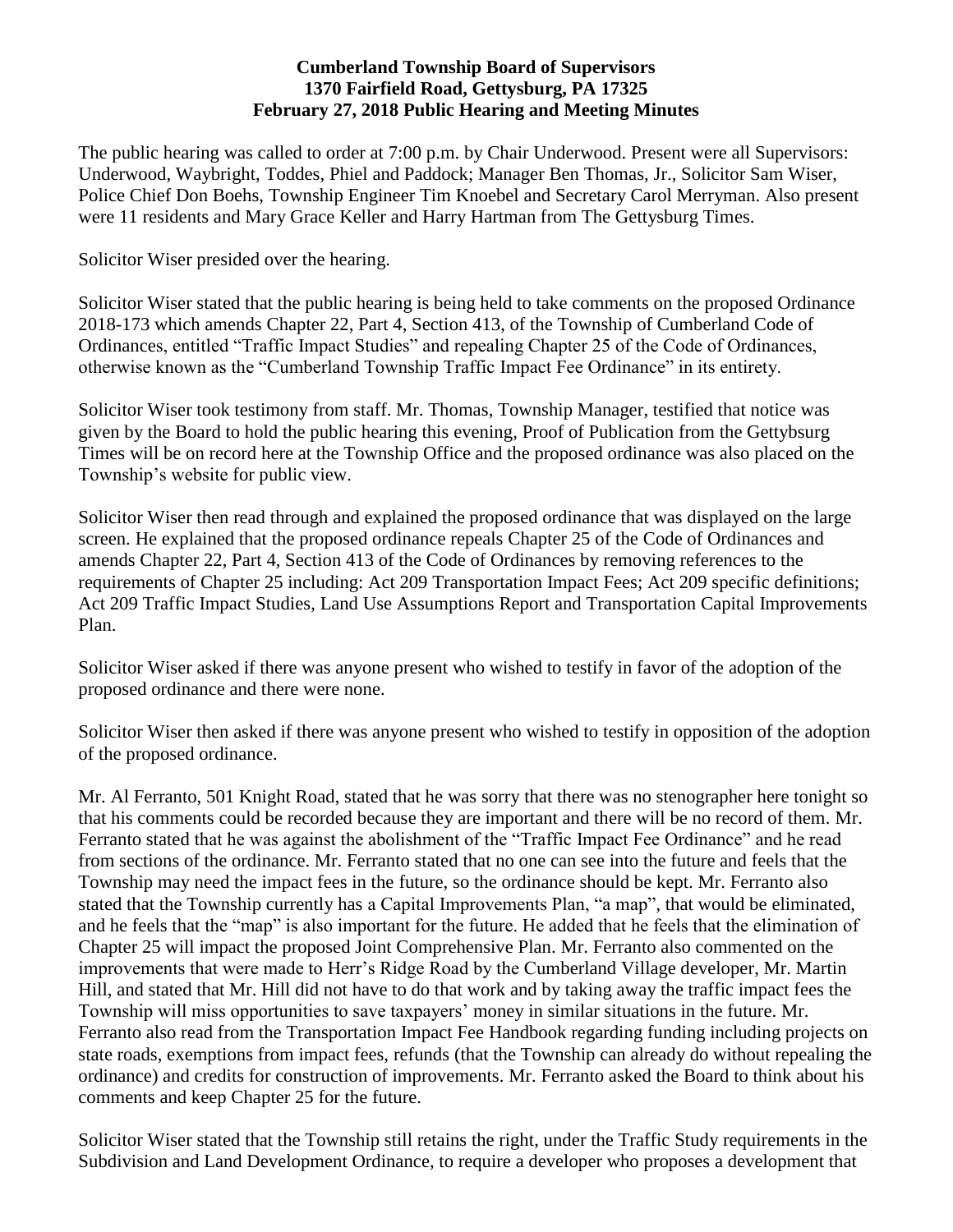generates more than 200 average daily trips per day to complete a traffic study. Solicitor Wiser added that the Pa. Municipalities Planning Code gives the municipality the authority to require developers to make certain on-site improvements, so the Township can still do a project like was done on Herr's Ridge Road with Mr. Hill.

Mr. Thomas stated that the developers usually want to work with the Township and he feels that more projects will get done. Mr. Thomas added that in the last Act 209 Study there were \$6.3 million worth of projects and that was ten years ago. He added that the Act 209 law is so convoluted that all the Township does is pay engineers. There was also discussion about the committee that was working on the Act 209 update and their recommendation to repeal the ordinance.

Mrs. Jean Stone, 1745 Mummasburg Road, asked if the ordinance is left in place doesn't the Township still have to pay an engineer to update the ordinance every ten years whether any fees are collected or not. Solicitor Wiser confirmed that the ordinance must be updated every ten years by law.

At 7:39 p.m. Solicitor Wiser closed the hearing.

At 7:40 p.m. Chair Underwood called the regular meeting to order with all listed above present.

Chair Underwood led the Pledge of Allegiance.

**Mr. Toddes made a motion seconded by Mr. Paddock and carried to approve the Minutes of the December 21, 2017 and January 23, 2018 regular meetings and the January 2, 2018 Reorganization meeting.**

**Mr. Waybright made a motion seconded by Mr. Paddock and carried to approve the bills in the amounts of \$89,116.41 from the General Fund, \$14,135.71 from the Capital Reserve Fund, \$12,294.29 from the State Fund and \$3,195.00 from the Escrow Fund and transfers of \$48,607.95 from the General Fund to the Health Insurance Account and \$886.00 from the Escrow Fund to the General Fund.**

### **Public comment:**

Mrs. Jean Stone, 1745 Mummasburg Road, presented oral and written items for consideration in 2018 that were not included on the list from the Board's Workshop on Thursday morning including: 2018 being a planning year for MS4; reimbursing the Park and Recreation Fund for funds that were used to purchase the neighboring Topper property since it may no longer be a viable recreation option and the possibility that funds from the General Fund may no longer be necessary to help fund GARA since Park and Rec fees of \$43,000.00 are anticipated from Cumberland Crossings. Mrs. Stone also pointed out that Park and Rec Budget shows a transfer of \$6,000.00 to the General Fund and the General Fund Budget shows no \$6,000.00 revenue from this transfer.

Mr. Al Ferranto, 501 Knight Road, spoke about the 2018 Budget and tax increase. He reported that in 2017 the Township had a \$34,000.00 surplus of revenues over expenditures and he stated what the balances were in each of the accounts at the end of 2017. Mr. Ferranto stated that what created the shortage was the Board earmarking \$500,000.00 for a building that was never publicly vetted and he feels this should not have been done and if it was not done it would have negated the tax increase. He added that meanwhile, the Supervisors are giving themselves health, dental and life insurance benefits and by doing that the Board is putting a tax burden on the residents. Mr. Ferranto asked that the tax increase be rescinded and the \$500,000.00 be taken out of the building fund and give the taxpayers a break. Mr. Ferranto also stated that he is very concerned about giving money to GARA because it was supposed to be self sufficient in five years. He added that the Park and Rec Funds have been expended and it has now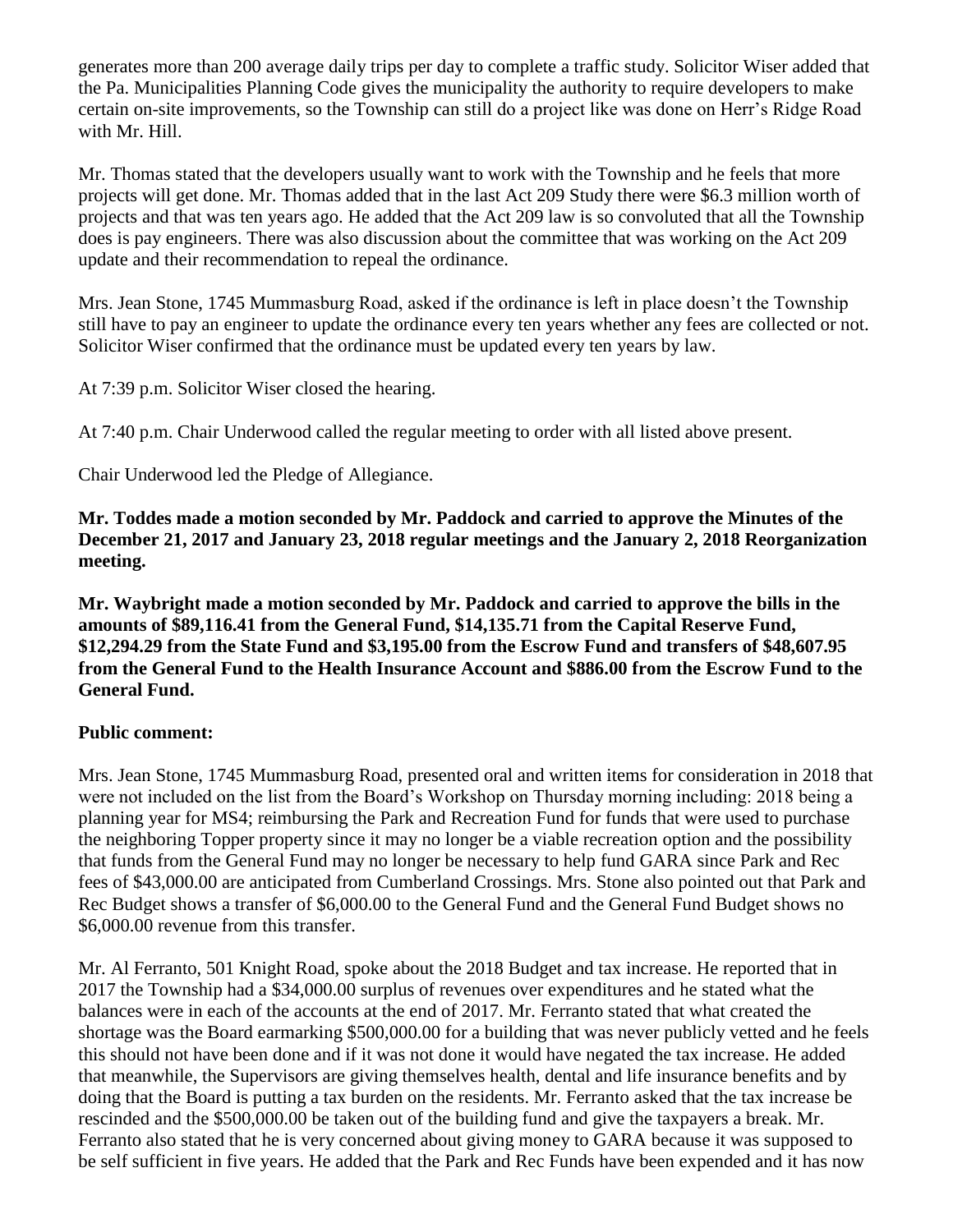becoming a tax burden on the Township residents.

## **Engineer/Plans:**

Mr. Knoebel reported that the Township has received a request for extension from the Gettysburg Battlefield Resorts for approval of their land development plan until June 1, 2018. He added that they are still going through the various state permitting that is needed and recommended that the extension be granted. **Mr. Paddock made a motion to grant the extension for the Gettysburg Battlefield Resort Land Development Plan until June 1, 2018. The motion was seconded by Mr. Toddes and carried.**

Mr. Knoebel also reported that modifications have been made to the Grandview Station Land Development Plan, it is back to the Board for approval and he explained the changes that were made. He stated that there were to be two retail buildings and one was changed to a climate-controlled storage building with no water or sewer facilities, minor changes to the parking although they still provided the same number of spaces. He also reported that an elaborate note was added to explain all modifications and the retail building must remain a single tenant. Lastly, a portion of sidewalk was taken off the plan. Mr. Knoebel stated that the Township's Planning Commission recommended that the easement for the sidewalk be left on the plan for future use if ever needed. **Mr. Toddes made a motion to approve the Grandview Station Land Development Plan seconded by Mr. Paddock and carried with the condition that a note be added to the plan stating that the current owner of the property would be responsible for building the sidewalk when needed in the future.** 

Mr. Knoebel also updated that Board on the Greenmount Area regarding the possibility of a future public sewer system that was previously studied and is being updated. He added that they would like to present their information at the April 19, 2018 workshop. The Board agreed to invite the stakeholders and members of the Sewer Authority to the workshop as well.

Mr. Knoebel also updated the Board on the MS4 Application that was submitted to PaDEP. He stated that they will be scheduling some staff level meetings in 2018 and submitting an annual report to PaDEP. Mr. Knoebel added that they have heard nothing from PaDEP. Mr. Thomas added that the first step will be public education.

### **Police Report:**

Police Chief Don Boehs presented a written and oral report of police activities for the month of January, 2018 including: 315 complaints - Psych/suicide-5, Disturbances-6, Assault/Harassment-2, Domestics-8, Criminal Mischief-0, Suspicious Activity-17, Thefts-0, Alarms-9 Medical Emergency-8, 911 Hang Up-5, Sexual assault-0, Burglary-1, Fraud-1, Wanted Person-2, Reported Drug Activity-1, Welfare checks-13, Shots Fired-1, Follow-up Investigation-18; 117 traffic stops, 79 combined arrests, 6 traffic accidents, 27 targeted enforcements and 8,652 patrol miles. He added that they assisted other agencies 11 times, they were assisted twice. Assists to Pa. State Police were in Straban and Mt. Joy Townships. Police Chief Boehs reported that they had 62 walk-in complaints.

### **Active Business:**

Mr. Thomas reported that the Township has received a Memorandum of Understanding from Adams County for website services through their Information Technology Department. He reported that there is a one-time set-up fee of \$500.00 and an annual maintenance fee of \$100.00. **Mr. Paddock made a motion to approve the Memorandum of Understanding with Adams County for website services seconded by Mr. Phiel and carried.**

Mr. Thomas also gave an update on Adams County Tax Collection Committee. He stated that either he or Supervisor Toddes attend these meetings and sometimes they wait to get a quorum. He added that they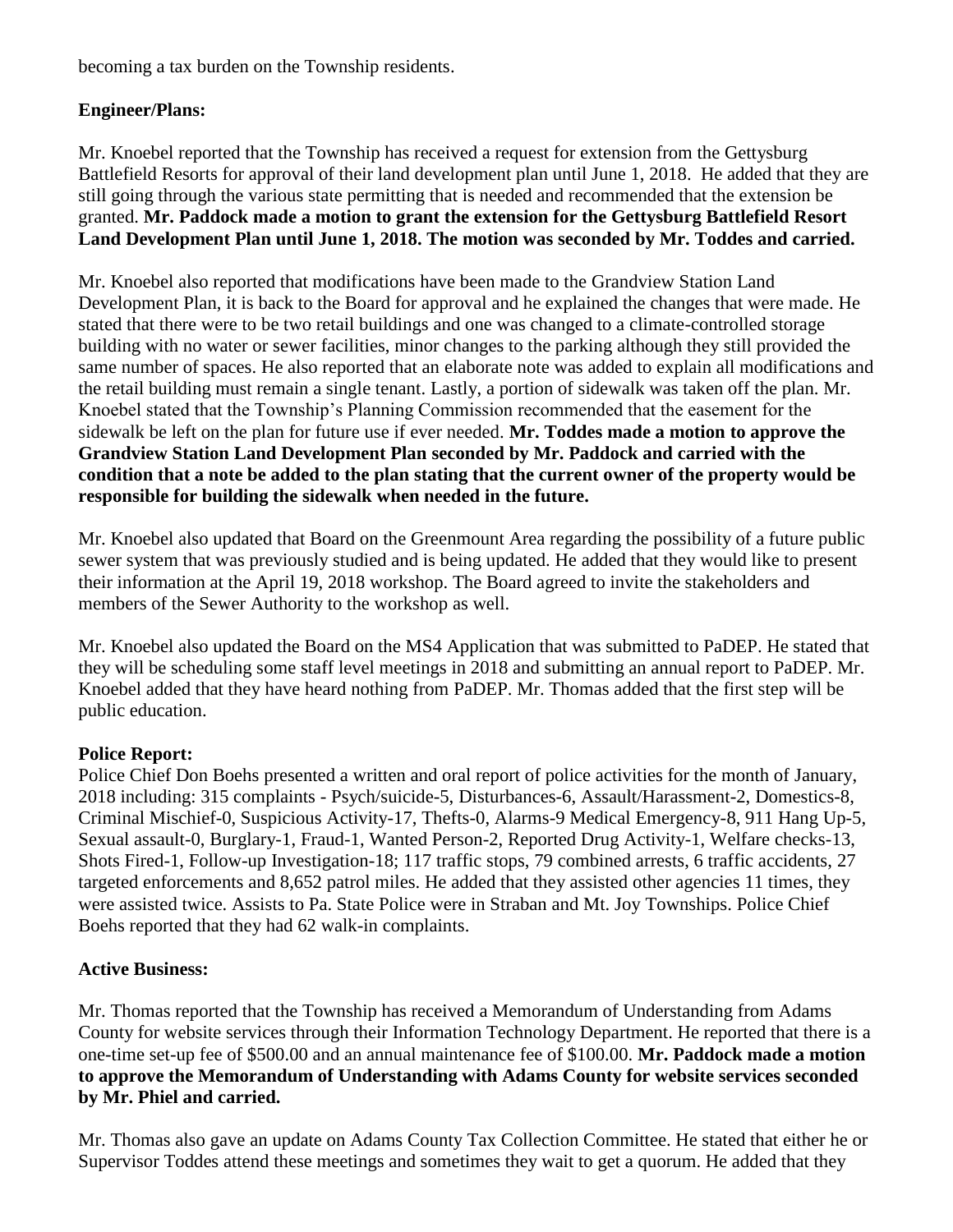get a full report from the York Adams Tax Bureau (YATB) who collects \$200,000,000.00 for 124 municipalities and school districts. Mr. Thomas reported that YATB has moved their office to a central location and they had 4,752 visitors to their office and filed 1,390 complaints last year against delinquent taxpayers.

**Solicitor:** Solicitor Wiser reported that the Board held a Public Hearing at 7:00 p.m. for Ordinance 2018- 173 and it was advertised for the Board's consideration at tonight's meeting if so desired. **Mr. Toddes made a motion to adopt Ordinance 2018-173 amending Chapter 22, Part 4, Section 413 and repealing Chapter 25 of the Cumberland Township Code of Ordinances seconded by Mr. Waybright and carried. Mr. Paddock voted in opposition of the motion.** Solicitor Wiser also updated the Board on the Comcast Franchise Agreement negotiations that has been complicated by an old agreement for funding between Adelphia and ACTV. He reported that there are two possibilities for funding if the municipalities are open to them: 1.) Provide a portion of the franchise fees to ACTV 2.) Funding ACTV through a Public Educational and Governmental (PEG) Fee that would be a fee in addition to the franchise fees and that would amount to ½% or \$11,000.00 annually. The fee would only be paid by Comcast subscribers and there are around 1,646 subscribers in the Township. Lastly, Solicitor Wiser reported that the revisions to the Park and Recreation Fee Ordinance have been circulated for review.

# **Committee Reports and comments from Board Members:**

**Highway –** Mr. Thomas reported that the 2018 road projects have been determined and a listing will be placed on the website. The bids for these projects will be publicly opened on March 21, 2018 at 10:00 a.m.

**Finance –** Chair Underwood reported that the committee reviewed several purchases: Adams County Economic Development Corporation membership \$200.00; Rabbit Transit Authority annual local match \$1,000.00; Police copier replacement \$2,100.00; Replacement of Asphalt roller with a Bomag BW120 \$36,222.40 trading current roller (22 years old) for \$3,800.00 with 28% Pa. Dept. of General Services CO-STARS discount = \$32,222.40 as budgeted in Capital Reserve and Liquid Fuels funds. **Mr. Waybright made a motion to approve the above-mentioned expenditures seconded by Mr. Toddes and carried.** Chair Underwood also reported that the Finance Committee is recommending a Fire Funding contribution to Barlow Fire Company for purchase of a 2018 PIERCE Engine /Tanker in the amount of \$100,000.00. President Jim Brown and Fire Chief Eric Hubbard were present at the meeting and had attended last month's meeting to report on this purchase that the Fire Company is making in the amount of \$383,965.00. **Mr. Waybright made a motion to approve the Fire Funding request to Barlow Fire Company in the amount of \$100,000.00 (from the dedicated Fire Tax Fund) seconded by Mr. Phiel and carried.** Chair Underwood also asked President Brown and Fire Chief Hubbard to pass along the Township's appreciation to Fire Chief Donnie Yingling, Sr. at Harney Fire Company who is retiring after serving as Fire Chief for 38 years and was the "guru" of rural water resources. **Building and Grounds** – Chair Underwood reported that the working group will be meeting soon. **Personnel** – Chair Underwood stated that the deadline for submission of applications for the Administrative Assistant position is February 28, 2018.

**Planning and Zoning** – Mr. Thomas reported that there is a link on the Township's website to the latest draft Joint Comprehensive Plan and he spoke to Mr. Andrew Merkel of Adams County Planning and he would like to get through the public comment period for the "plan" with all three municipalities included.

**Parks and Recreation** – Mr. Toddes reported that they will be holding a Mad Hatter Tea Party for the kids and they are waiting for dryer weather to work on the ball fields. He added that there are people using the park daily.

**CTA** – Mr. Toddes reported that the Route 116 bridge replacement and Rt. 30 manhole projects are still in progress.

**COG** and **Economic Development –** No reports.